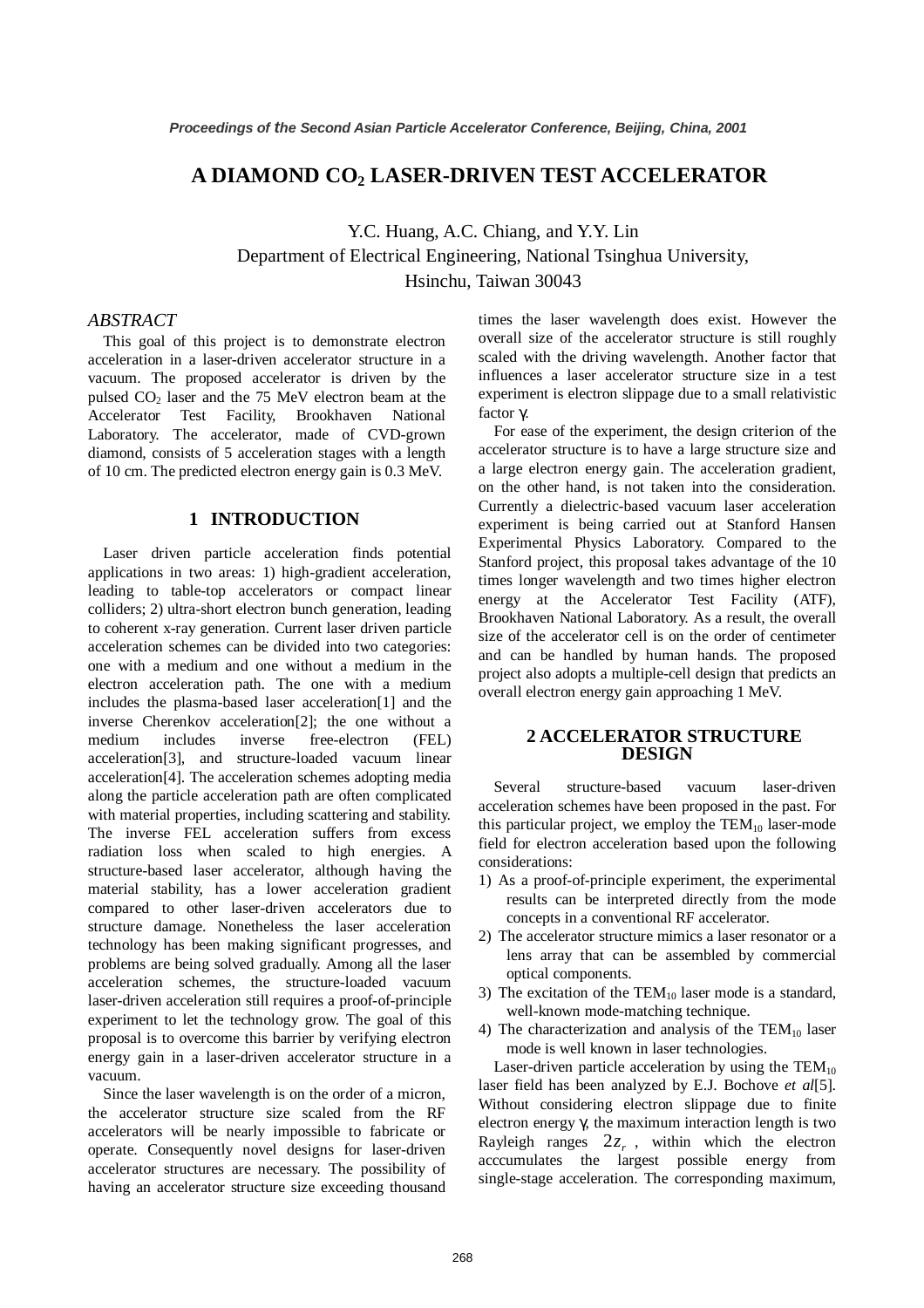single-stage energy gain is given by

$$
W = 2\left[\frac{\eta P(TW)}{\pi}\right]^{1/2} \quad (\text{MeV}), \tag{1}
$$

where *P* is the pumping laser power and  $\eta$  is the wave impedance. The accelerator structure under consideration is therefore a confocal laser resonator, as illustrated in Fig. 1.



Figure 1. The confocal laser resonator as a single-accelerator cell.

The energy-related phase slippage is governed by the plane-wave phase term, given by

$$
\Delta \phi = kL - \omega \frac{L}{v} \approx \frac{kL}{2\gamma^2},\tag{2}
$$

where  $k = 2\pi/\lambda$  is the wave number,  $\omega$  is the laserangular frequency, *v* is the electron velocity, and *L* is the acceleration length. If one arbitrarily limits the phase slip to 10% of the 180° phase reversal  $\Delta \phi < 0.1\pi$ , the interaction lengthbecomes  $L=0.1\gamma_{min}^2\lambda$ , which clearly shows the advantage of having a high electron energe  $\gamma$  and a long laser wavelength. Thus for the 75 MeV electron beam and the  $10 \mu m CO<sub>2</sub>$  laser wavelength at ATF, the single-stage accelerator cell length is approximately  $L=2z_r=2.25$  cm. With this kind of accelerator size, the structure can be fabricated, adjusted by using conventional optical technologies.

In a practical accelerator cell, there exist two electron transmitting holes. In our computer simulation[6] we found no degradation in the laser mode and the single-stage energy gain, when we opened the transmitting holes with a diameter of 50 µm. We are currently investigating the effects of opening an even larger electron hole. The robust of the laser mode and the low optical loss are primarily due to the null field at the center of the  $TEM_{10}$  laser mode.

Cascading accelerator cells, as illustrated in Fig. 2, may increase the total electron energy gain in the test experiment. The focal length of each lens *f* is equal to the half the radius of curvature of the mirror in Fig. 1, or  $f =$ *zr*. The high reflector in the downstream removes the laser energy and prevents it from taking away electron energies in the decelerating phase. The phase reset of individual cells can be accomplished by tuning temperatures or PZT positions associated with the lenses. To reduce the laser loss, all lenses are anti-reflection coated. In order to avoid the cumbersome process of converting the pump laser into the  $TEM_{01}$  mode, the first lens can be coated with an additional  $\pi$ -phase-shift layer in its upper half. This way the mode conversion from  $TEM_{00}$  to the acceleration mode is simplified and can be accomplished with good coupling efficiency.



Figure 2. A lens array as a laser-driven linac.

 The electrons intercepted by the 50 micron aperture is more than 50%, given normalized emittance  $= 2$ pi-mm-mrad and a reasonable beta function  $\sim$  0.5 m. With the nC per bunch electrons at ATF, half of it can be detected with ease.

## **3 CVD-GROWN DIAMOND AS THE CHOICE OF THE ACCELERATOR STRUCTURE**

The single-stage energy gain is limited by laser-induced material damage. The value of damage fluence is influenced by several parameters, including laser pulse width, laser wavelength, material absorption, material surface finishing, and so on. To determine the suitable material for the accelerator structure at the 10 µm wavelength, we measured the laser damage fluence for three materials, CVD-grown diamond, ZnSe, and Ge. The laser fluence is the incident laser energy divided by the laser effective area, given by  $F = \Delta U / (\pi w^2 / 2)$ , where ∆*U* is the incident laser energy, and *w* is the laser radius of a Gaussian beam.

The laser system used in our experiment was a hybrid TEA single-longitudinal mode  $CO<sub>2</sub>$  oscillator and amplifier[7] at the Accelerator Test Facility (ATF), Brookhaven National Laboratory. The oscillator generated 100-nsec  $CO<sub>2</sub>$  laser pulses. A 200-psec portion of the 100-nsec pulse was reflected from an optically gated germanium switch. A 1.2-m long, UV-preionized, 3-atm, multipass TE  $CO<sub>2</sub>$  amplifier increased the 200-psec pulse energy to a level high enough for the LIDT test. The laser pulsewidth in this pulse is defined to be the full width at the half maximum (FWHM) of the pulse. In addition to the 200-psec LIDT test, we took advantage of the 100-nsec pulses from the oscillator and conducted similar damage tests for our samples.

The CVD diamond sample was 14.5 mm x 4.5 mm x 1 mm, both sides polished to an optical finish with an absorption coefficient of  $0.06 \text{ cm}^{-1}$ . The sample is uncoated. Because the LIDT highly depends on the experimental conditions and the laser damage definitions, we also prepared optically polished ZnSe (Laser Research Optics Inc.) and Ge (Lambda Research Optics